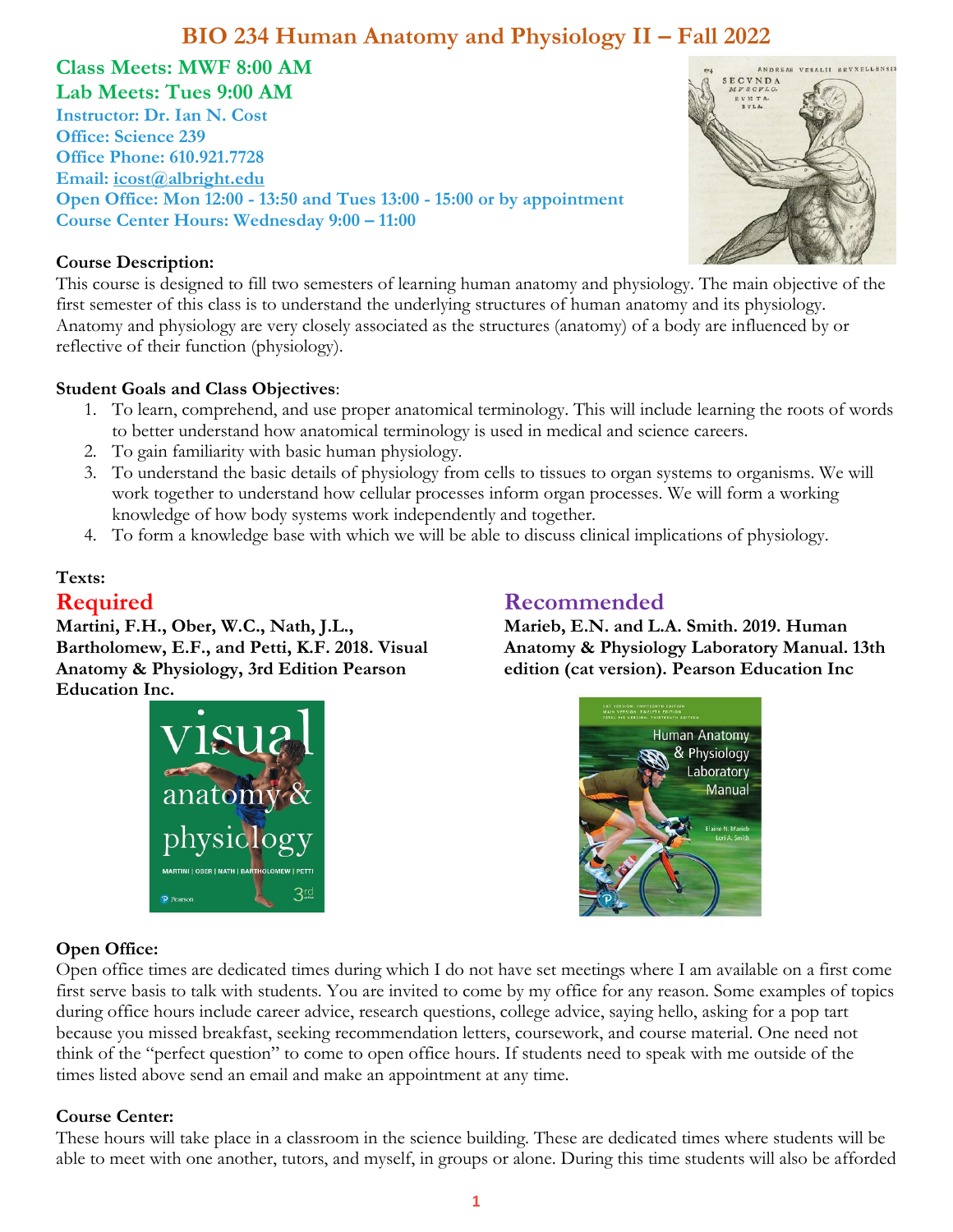an organized space in which they are encouraged to study, ask questions about course material, and work on group work. While this is an open format space, we do wish to maintain this time as a course-work specific time. If one wanted to ask questions pertaining to something other than coursework, please make an appointment or drop by office hours.

#### **Attendance:**

Class attendance requirements are outlined in the Department of Biology (DoB) Attendance Policy posted [here.](https://www.albright.edu/academic/undergraduate-programs/biology/) As outlined in this policy, it is your responsibility to make contact prior to absences for illness and within 24 hours regarding unforeseen emergencies. Athletic or other non-illness related absences should be communicated at the student's earliest convenience. All student athletes should provide a schedule of conflicting dates within **the first two weeks of classes** so that we can make plans regarding these absences. Unexcused absences from class will count as a **5% reduction from the class participation grade per absence**. Unexcused absences from lab will count as a **2% reduction from the lab participation grade per absence**. Tardiness of greater than 10 minutes will result in a partial reduction of the participation grade.

#### **Class Discussions and Professionalism:**

Class discussions will be conducted on various topics throughout the semester. Class discussions will be conducted respectfully and professionally. We will use proper terminology to discuss topics. Each student is expected to be respectful of their peers and to hold everyone, including me, responsible for properly addressing students by their chosen names, pronouns, and respective titles and using proper terminology in discussions. If any student wishes to discuss class discussion, content, or any other aspect of class with me they are welcome and encouraged to do so. If you feel uncomfortable speaking with me for any reason, I encourage you to contact the Office of the Dean of [Students](https://www.albright.edu/student-life/dean-of-students/) with your concerns.

#### **Exams and Grading:**

#### **Class Exams:**

All assessments of knowledge in anatomy are, practically speaking, cumulative. Tests may consist of short answers, multiple choice, and essay questions. Test material will consider only classroom material. These will be further discussed during class time. **100 pts. each**

#### **Final Exam:**

As stated above, anatomy is a cumulative topic. The final exam, therefore, will be cumulative and cover the entire semester's worth of information. All topics of human anatomy will be eligible for the final and questions will include practical applications of anatomy to real-life situations. **100 pts.** 

#### **Class and Lab Participation:**

Attending class is important for fully understanding any subject. In addition to attending and participating in typical classes, we will also do some activities, as spacing and time permit to show how anatomy works. Laboratory dissections in human anatomy are one of the main ways of learning anatomy. Dissections will be intense in their rigor and will require the attention and efforts of everyone in the lab group. More will be discussed during the laboratory period. **3 pts. each class and 2.25 pts. each lab**

#### **Classwork:**

Classwork will consist of group work as well as solo assignments that students will either work on in class or are expected to produce outside of class. These will include clinical discussion questions, video explanations, and other work as discussed during class. All of this work serves to identify key functions, structures, and anatomical background for the student of human anatomy. **10 pts. each**

#### **Case Studies:**

Case studies will be assigned for each general topic. These will be clinical questions that require knowledge from current and previously learned topics covered in class. These will be due on the review dates and may help students to properly prepare for exams and essays presented during exams. **10 pts. each (50 pts.)**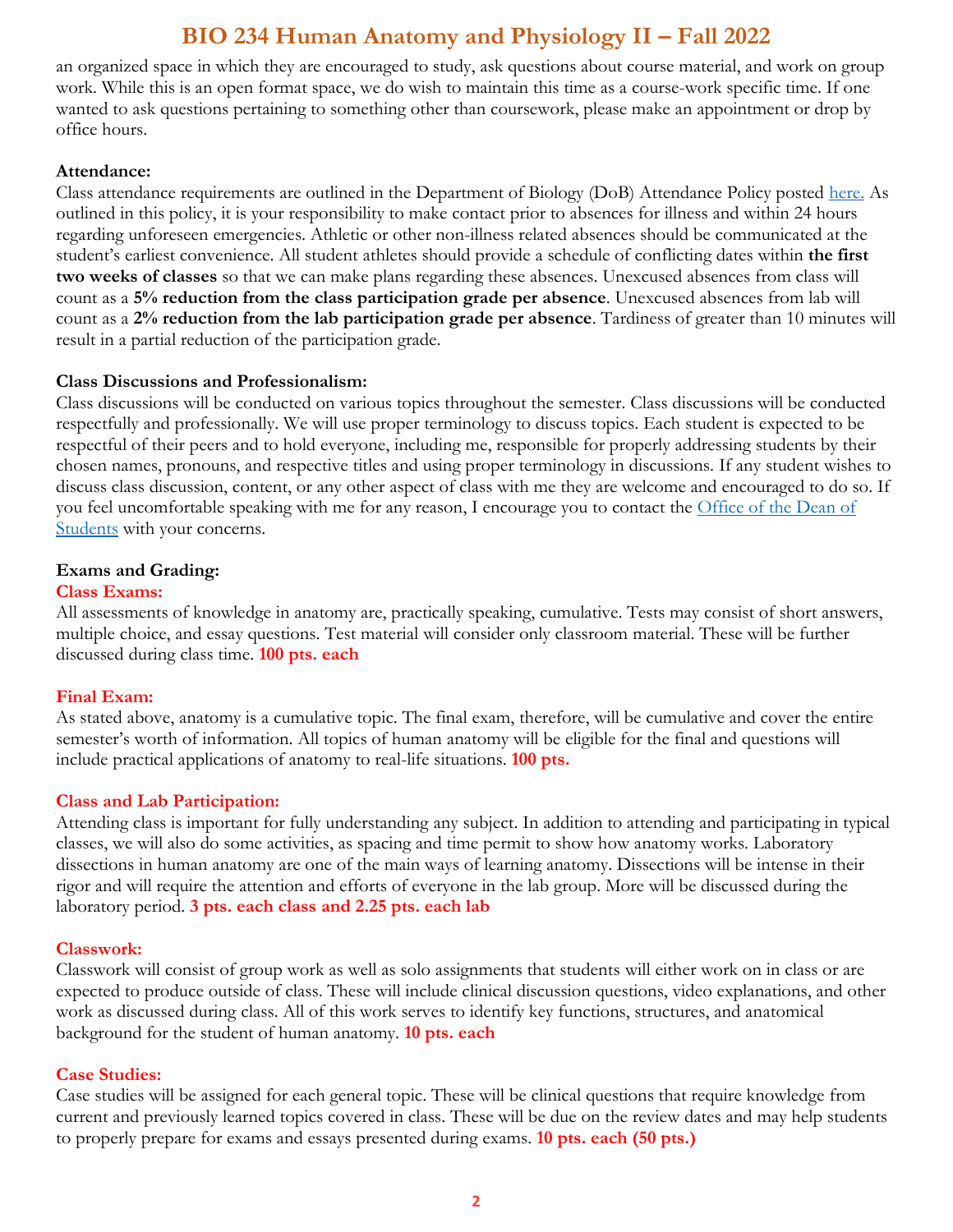#### **Lab Exams:**

The laboratory period will be broken down into thirds. Each section will be assessed equally. The final laboratory period will be dedicated to a final project that will be discussed at the start of the second week of lab. **50 pt. lab assessments** (two), 100 pt. final assessment (one)  $\rightarrow$  200 total

#### **Grading:**

Class Exams:  $\blacksquare$  worth 400 points Final Exam  $-$  worth 100 points Class and Lab Participation:  $\overline{ }$  - worth 150 points Classwork: - worth 100 points Case Studies - worth 50 points Lab Exams:  $\frac{1}{200}$  points

**Total 1000 points**

Notes on Classwork Assignments:

- If videos are assigned, they are due Fridays by 11:59PM. Late video posts will be discounted 10% (1 point) per day. All assignments done outside of class are short and should require no more time than studying the same material. Some time may be given during class to work on these assignments.
- The laboratory portion of this class counts as the  $4<sup>th</sup>$  hour of quality, but these assignments are integral to your understanding of the structures and functions of anatomy.

### **Grading Scale for Final Grades in This Class:**

| $>98$ $A+$ | $93-98$ A | $90-92$ A-    |
|------------|-----------|---------------|
| $87-89 B+$ | 83-86 B   | $80 - 82 B -$ |
| $77-79$ C+ | 73-76 C   | $70-72$ C-    |
| $67-69$ D+ | $63-66$ D | $60-62$ D-    |
|            | $< 60$ F  |               |

#### **Academic Support Services: Academic Learning Center:**

The ALC offers various resources to assist Albright students with their academic success at no charge. The ALC offers course-specific peer tutoring for many general education classes at the 100-200 level. You can schedule to meet with a peer tutor in person or online by selecting the '[ALC Subject Tutor Schedule](https://alb.mywconline.com/)'. Peer tutoring takes place in the ALC Subject Area Tutoring Lab located in the outdoor tunnel near Jake's Place. The ALC also offers one-onone academic coaching for upper class students on study skills, time management, note-taking, and learning strategies. (The Office of Student Success offers academic coaching for first-year students.) To schedule an academic coaching meeting with a staff member in the ALC, contact by phone at610-921-7662 or [by email.](mailto:academiclearningcenter@albright.edu) The ALC main office in Teel Hall 309A.

#### **Writing Center:**

You are encouraged to visit the Writing Center early and often throughout the semester to help build a strong foundation for writing in this course and in all of your courses. In-person and online sessions are available. The center's peer tutors and director will work with you at any stage of the writing process, from developing and organizing ideas to revising and editing drafts. Rather than editing your work for you, writing tutors will actively engage you in meaningful conversations about your writing and help you learn new strategies. Tutors are also available to discuss approaches to managing the college reading workload and reading more effectively. The center is located in Jake's Place near the mailroom and can be reached at 610-921-7540 (phone) or [by email.](mailto:writingcenter@albright.edu) (Note: For Fall 2021, the Writing Center will be in Teel 309-B until the Campus Center construction is completed). For the current schedule or to make an appointment for an in-person or online session, use our [appointment system.](https://alb.mywconline.com/)

#### **Gingrich Library:**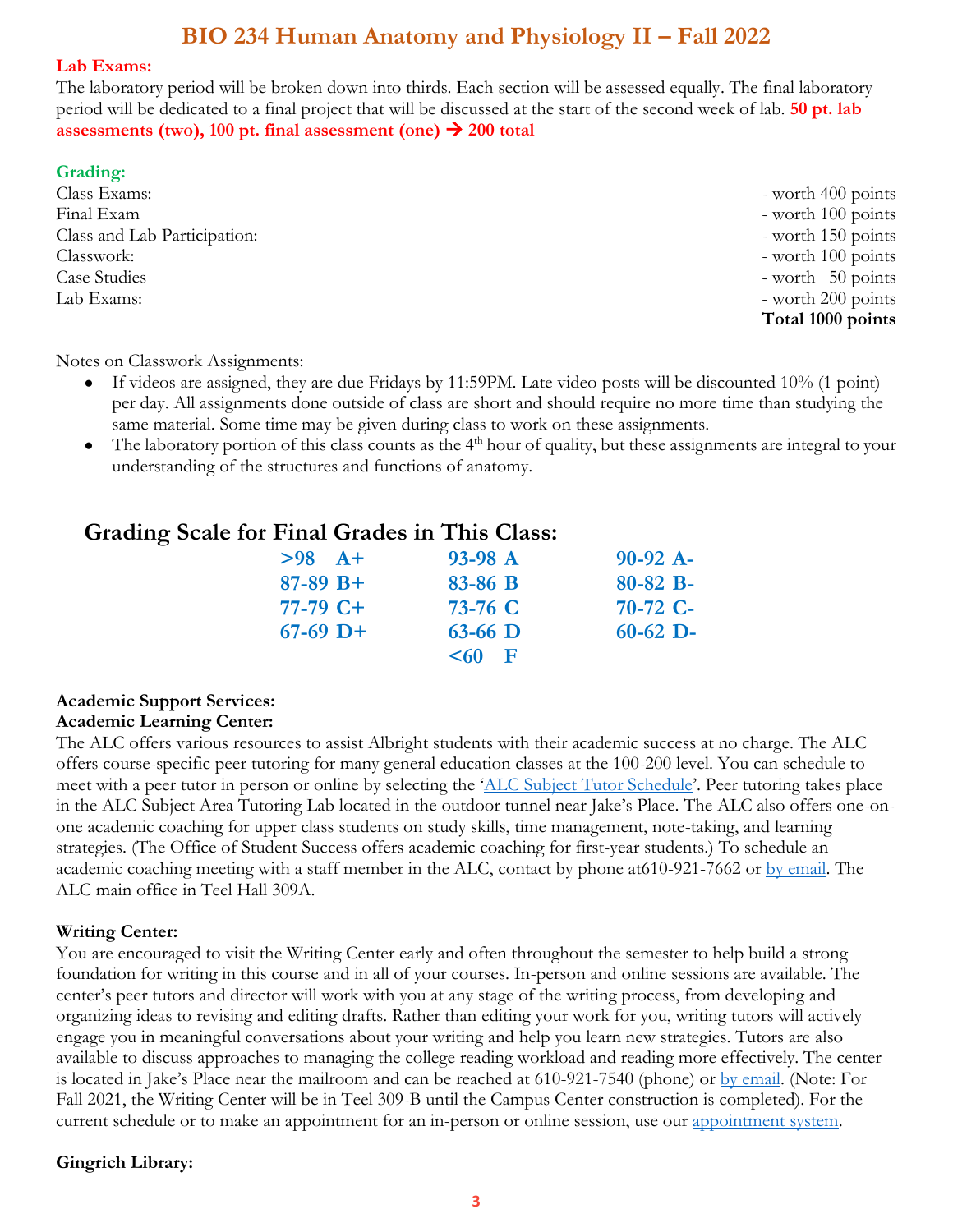The [Gingrich Library](http://library.albright.edu/) provides resources to assist Albright students with their class projects and research needs. Library materials include books, e-books, print and electronic journals, databases and DVDs. All students have complete access to the Gingrich Library catalog, electronic books, and its electronic databases from on-campus, in residence halls or off-campus. Reference librarians are available in the Center for Computing and Mathematics (CCM) to answer questions and help students use resources and find appropriate materials. Students are encouraged to [contact a librarian](http://library.albright.edu/contact) at any stage of the research process. Real-time chat services are available through the library's portal at the library's main page. The portal to the library can be [reached from here.](http://library.albright.edu/)

#### **Office of Student Accessibility and Advocacy:**

Consistent with the ADAAA and Section 504 of the Rehabilitation Act, Albright College welcomes students with disabilities into the college's educational programs. If you need impairment-related academic adjustments in this course, please contact Sherry Young, Director of Student Accessibility and Advocacy, [by email](mailto:SAA@albright.edu) or by phone at 610-921-7503. Our office is located in the Student Center Conference Room. Students should contact the office to schedule an appointment. Students who use accommodations should meet with course instructors privately and in a timely manner to discuss their Academic Accommodation Letter (AAL). Please note that IEPs and 504 plans do not apply to college-level courses.

#### **Academic Integrity:**

The College policy on dishonesty as stated in the section "Academic Dishonesty Policy" in the current Albright College Catalog applies to all aspects of this course, including exams and papers. Academic dishonesty is taking credit for another person's work and attempting to pass it off as your own. It includes: 1) copying from another student during exams and quizzes; 2) allowing someone to copy from you or providing someone with a copy of your work that results in plagiarism; 3) Presenting someone else's ideas as your own without express permission and crediting them; 4) Plagiarizing (copying) material from books, articles, and electronic sources for direct use in your work; 5) using cheat sheets, notes, cell phones, etc. to gain outside information during a test or quiz. A student charged with academic dishonesty will be given written or oral notice of the charge, will receive an F on the assignment in question, and the case will be referred to the Provost. At the Instructors' discretion, the student may receive an F for the course. Repeat offenses, in one class or different classes can lead to more severe penalties (e.g. academic dismissal). Please familiarize yourself with this policy.

#### **Classroom Recording Policy:**

The audio or visual recording of class lectures, discussions, simulations, and other course-related activity by either students or instructors is governed by the College's class recording policy, available in the Catalog. Albright's policy on class recording balances the needs of students who are differently abled, the intellectual property concerns of its instructors, and the privacy of its students. Any audio or visual recording made by a student during a class, regardless of the recording device, requires the instructor's written consent prior to the class and the student's signed agreement with the terms of the College's policy. Prior to a student recording of any class activity, the student and the instructor must sign a recording agreement and file it with the Office of Student Accessibility and Advocacy (if the recording is an approved disability accommodation) or with the Academic Dean's office (if not an accommodation). Violations of this Class Recording Policy may be directed through academic dishonesty procedures or the Office of Community Standards, and could involve civil or criminal violations.

#### **Diversity, Equality, and Inclusion in this Course:**

Much of science is subjective and has been historically based on the ideas and hypotheses of a collection of privileged voices. The readings in this course are based in part on the work done by this small and privileged group of individuals that were, and mostly still are, white men. We will discuss research and work done by scientists that have subsequently, some quite recently, been recognized as leaders in the field of human anatomy, physiology, and functional morphology that do not identify as white men. Should you come across any contributions to this field that you think we ought to incorporate into our coursework or simply wish to discuss the merits of in light of this topic, please feel free to contact me in person, via email, or anonymously (by leaving a note either under my office door or in the building secretary's office on the third floor).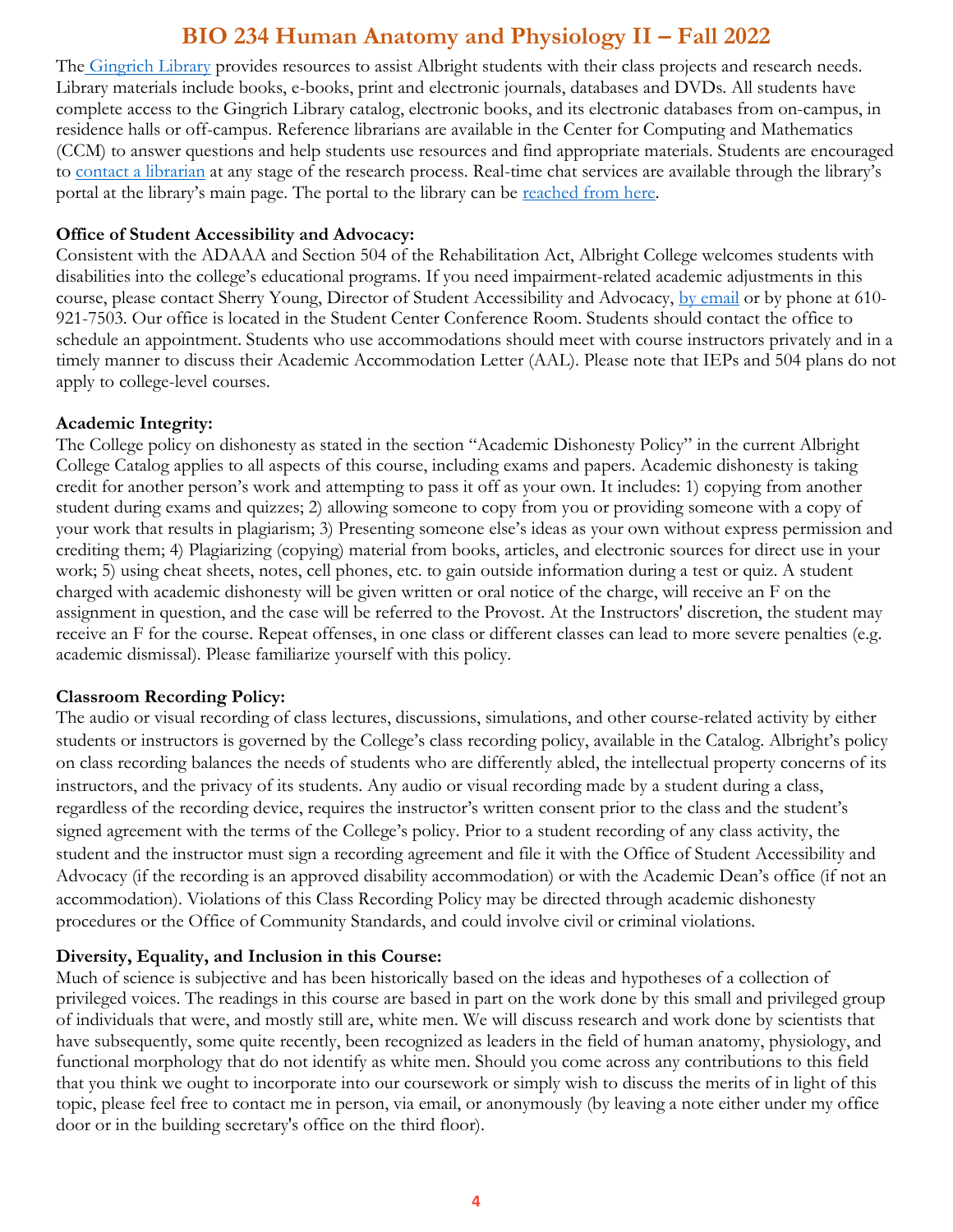My expectations are that we will be a learning community that appreciates the successes, struggles, and skill sets that we each bring to this class and that we will learn from one another. This course will be a learning environment that is comfortable for students to explore human anatomy and physiology. It is within that goal that this course will support and enrich student learning by using diverse learning styles in classroom discussions, promoting individualized thinking styles, honoring each student's perspectives and experience, and by being respectful of all members of our learning community.

# **Class Schedule:**

**There are three class meetings per week. This schedule is subject to change based on class need and discussions.**

| <b>Class</b><br>$\mathbf{1}$ | Topic<br>Introduction                    | Classwork/Exams          | <b>Text Readings</b><br>Ch.1 |
|------------------------------|------------------------------------------|--------------------------|------------------------------|
| $\mathbf{2}$                 | Bones and Axial Skeleton                 |                          | Chs. 6, 7                    |
| 3                            | Axial Skeleton                           |                          | Chs. 6, 7                    |
| $\overline{4}$               | Axial Skeleton                           |                          | Chs. 6, 7                    |
| 5                            | Appendicular Skeleton                    |                          | Chs. 6, 7                    |
| 6                            | Appendicular Skeleton                    |                          | Chs. 6, 7                    |
| 7                            | Joints                                   |                          | Chs. 6, 7                    |
| 8                            | Review                                   | <b>Case Study 1</b>      | Chs. 6, 7                    |
| $\overline{9}$               | <b>Introduction and Skeleton Exam</b>    | <b>Exam, Joint Video</b> | Chs. 1, 6, 7                 |
| $10\,$                       | Muscle Tissue                            |                          | Ch.9                         |
| 11                           | Axial Muscles - Head, Neck, and Back     |                          | Ch. 10                       |
| 12                           | Appendicular Muscles - Arm               |                          | Ch. 10                       |
| 13                           | Appendicular Muscles - Forearm, Hand     |                          | Ch. 10                       |
| 14                           | Appendicular Muscles - Thigh             |                          | Ch. 10                       |
| 15                           | Appendicular Muscles - Leg, Foot         |                          | Ch. 10                       |
| 16                           | Review                                   | <b>Case Study 2</b>      | Ch. 10                       |
| 17                           | <b>Muscle Exam</b>                       | Exam, Muscle Video (Fri) | Chs. $9 - 10$                |
| 18                           | Introduction to Nerves                   |                          | Ch. 11                       |
| 19                           | Brain - Regions                          |                          | Ch. 13                       |
| 20                           | Brain - Cranial Nerves                   |                          | Ch. 13                       |
| 21                           | Brain and Spinal Cord connection         |                          | Chs. $12 - 13$               |
| 24                           | Spinal Cord - Spinal Nerves and Reflexes |                          | Ch. 12                       |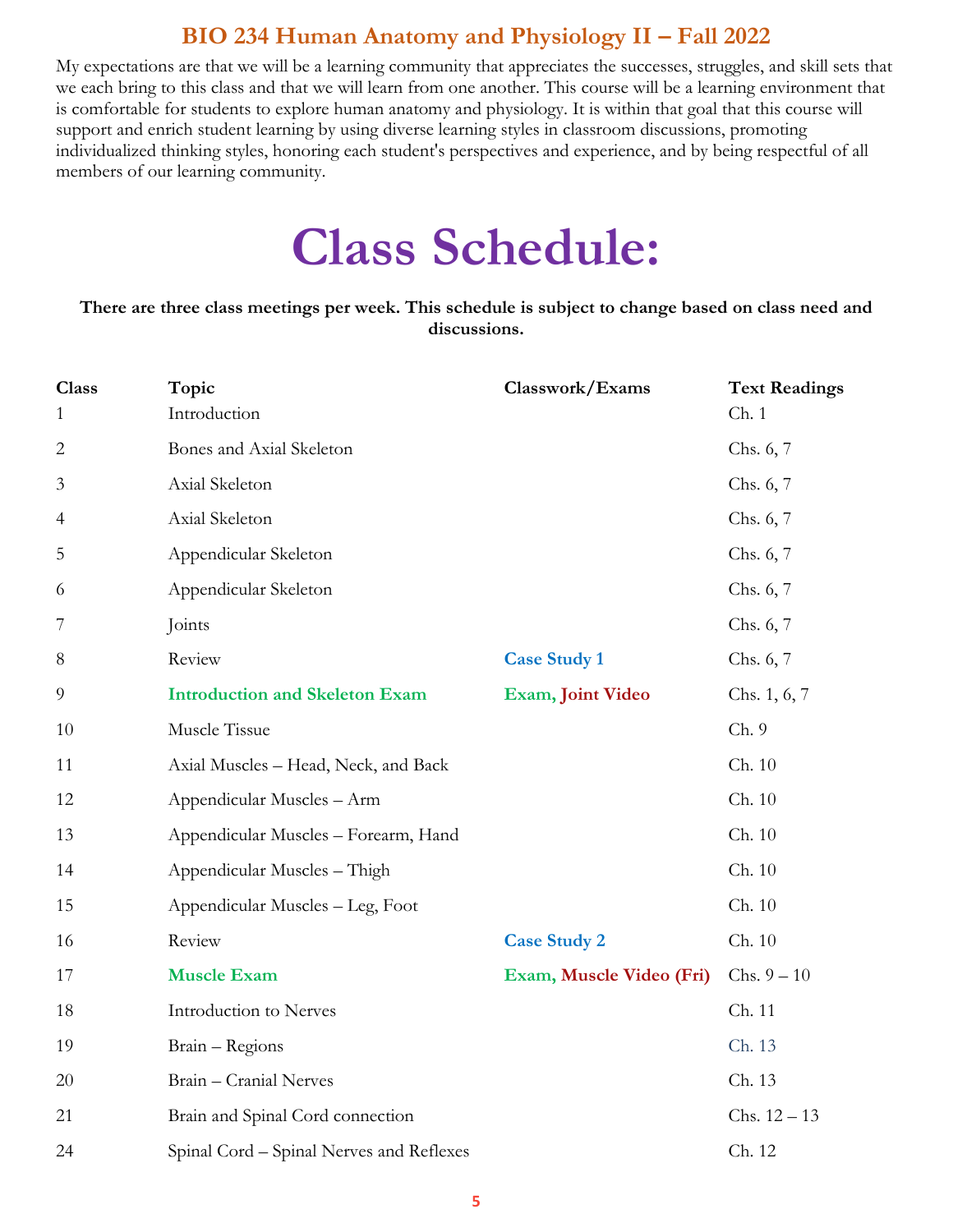| 23    | Special Sense Organs              |                                | Ch. 12         |
|-------|-----------------------------------|--------------------------------|----------------|
| 24    | Review                            | <b>Case Study 3</b>            | $Chs. 12-15$   |
| 25    | <b>Brain and Spinal Cord Exam</b> | Exam, Brain Video              | Chs. $12 - 15$ |
| 26    | The Heart                         |                                | Ch. 18         |
| 27    | Blood and Vessels                 |                                | Ch. 19         |
| 28    | <b>Blood and Vessels</b>          |                                | Ch. 19         |
| 29    | Endocrine Organs and Lymphatics   |                                | Chs. 16 & 20   |
| 30    | Review                            | <b>Case Study 4</b>            | Chs. $14 - 20$ |
| 31    | <b>Heart and Vessels Exam</b>     | <b>Exam, Circulation Video</b> | Chs. $14 - 20$ |
| 32    | Respiratory Organs                |                                | Ch. 21         |
| 33    | Digestive Organs                  |                                | Ch. 22         |
| 34    | Digestive Organs                  |                                | Ch. 22         |
| 35    | Kidney Overview                   |                                | Ch. 24         |
| 36    | Nephrons and Bladder              |                                | Ch. 24         |
| 37    | Female Reproductive Organs        |                                | Ch. 26         |
| 38    | Female Reproductive Organs        | <b>Final Video</b>             | Ch. 26         |
| 39    | Male reproductive Organs          |                                | Ch. 26         |
| 40    | Male reproductive Organs          |                                | Ch. 26         |
| 41    | Review                            | <b>Case Study 5</b>            | $Chs. 21 - 26$ |
| Final | <b>Final Exam</b>                 | <b>Final Exam</b>              | $Chs. 21 - 26$ |